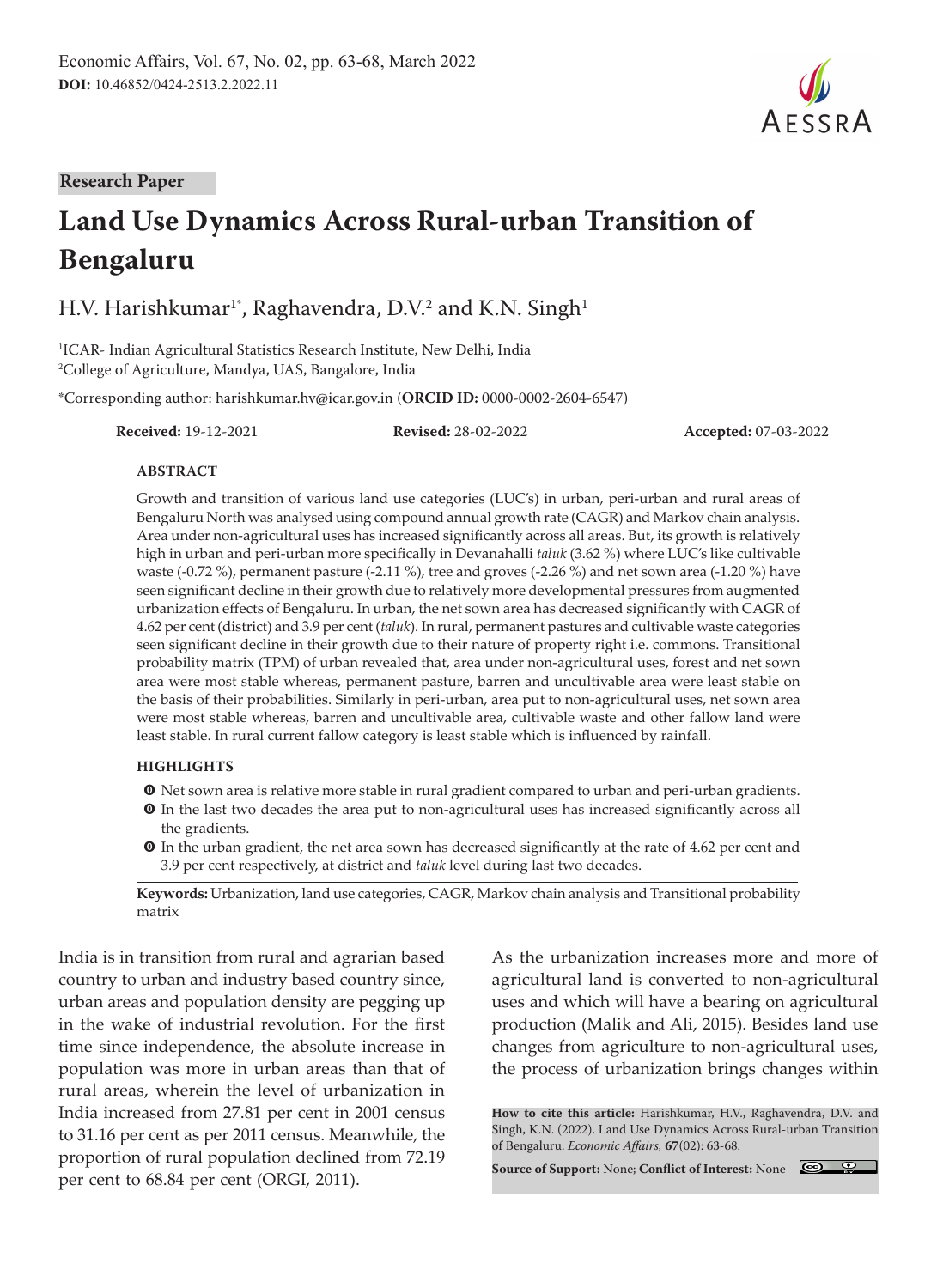agriculture also by way of reduction in area under field and traditional crops or increase in area under commercial crops as induced by urban demands (Mwangi and Yu, 2015).

Bengaluru is one of the fastest growing cities in the world and is globally known for its development in terms of information technology, biotechnology, real estate and its diversity and it has topped the list of 134 world's most dynamic cities in 2017. Though urban sprawl is mounting in all directions of the city but is more pronounced in the North of Bengaluru because of developments like establishment of international airport, up gradation of national highway to six lanes, signal-free corridor on a stretch of elevated express way, hardware park, financial city project etc. These developmental pressures have led to transition in land use, land values, labour markets, water resources, lifestyles and livelihood options towards that gradient.

The major impact of the urbanization that could be expected is the structural change in the land use systems as triggered by augmented farm land sales due to surge in land prices. The structural change that can be expected varies from gradient to gradient based on the urban influences. Hence the Markov chain framework was deployed to know the changes that could have happened in the structure of land use across the three gradients viz., Urban, Peri-Urban and Rural.

## **MATERIALS AND METHODS**

A multistage purposive sampling procedure was employed for the selection of study area. At first level, Bengaluru Urban (Urban), Bengaluru Rural (Peri-Urban) and Chikkaballapur (Rural) districts were selected and in the next level Bengaluru North (Urban), Devanahalli (Peri-Urban) and Gudibande (Rural) taluks were selected. The main criterion for delineating the three gradients as urban, peri-urban and rural is geographical location of the districts from centre of Bengaluru towards North direction.

Secondary data on land utilization of the districts (Bengaluru urban: 2001-2002 to 2019-20, Bengaluru rural and Chikkaballapura (2007-08 to 2019-20)) and taluks (period 2001-2002 to 2016-17) representing three gradients were collected from Directorate of Economics and Statistics (DES), Bengaluru. In the year 2007, some taluks were removed from Bengaluru rural district and Chikkaballapura is a

newly formed district, so the data for these districts is analysed for the period of post restructuring or formation.

DES has classified the Land Use Categories (LUC's) into nine categories viz., I. Land put to non-agricultural uses, II. Barren and uncultivable area, III. Cultivable waste, IV. Permanent pasture, V. Tree and Groves, VI. Current fallow land, VII. Other fallow land, VIII. Net sown area and IX. Area under forest

**Compound annual growth rate***:* In order to assess the growth in area under different LUC's between 2001-02 to 2019-20 across different areas both at district and *taluk* levels, CAGR analysis was employed. CAGR were computed using the exponential function of the form:

 $Y_t = ab^t u_t$ 

Where,  $Y_t$  = Area under land use type at time '*t'*, a = Intercept, *b* = Regression coefficients

*t* = Years which take values, 1, 2, …,16 (2001-02 to 2016-17) and  $u_t$ = Error term

**Markov chain analysis***:* The Markov chain analysis was carried out to examine shifts in land use pattern as influenced by urbanization for the period 2001- 02 to 2019-20. The area under different LUC's in the respective districts and *taluks* was subjected to Markov chain analysis. Reddy, D.R. & Achoth, L. (2000), Rao & Parwez (2005), Kammar & Basvaraja (2012), Ardeshna & Shiynai (2013) and Manwar & Nagpure (2017) used the Markov chain analysis in the context of estimation of structural changes of cropping pattern. Whereas Kammar (2010) has used the methodology in the context of estimation of structural changes in the LUC's. Here in this study category of each individual LUC is considered to be a random variable and which depended only on its previous LUC area.

The Markov chain analysis was used to estimate the value of transitional probability matrix "*P*". The element  $P_i$  of this matrix denotes the probability of shift of area from "*i*<sup>th</sup>" LUC to "*j*<sup>th</sup>" LUC over time *t*. The diagonal values of  $P_{ij}$  where  $i = j$  quantify the probability of area retained by the same LUC i.e. high stability. Hence the diagonal element denotes the strength of the particular LUC to retain in the same category in the given time period.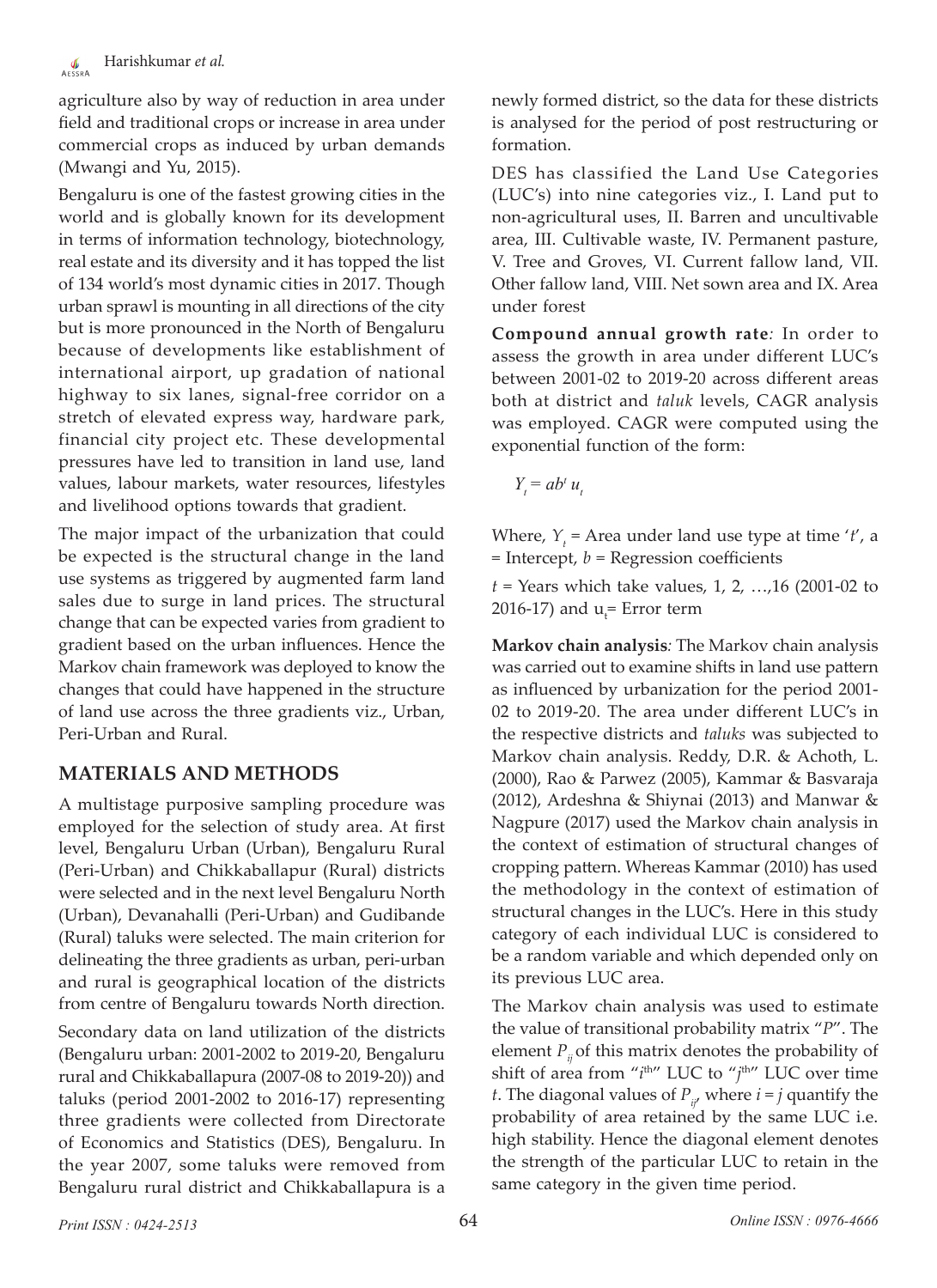It can be denoted algebraically as,

$$
E_{jt} = \sum_{i=1}^{n} E_{it-1} * P_{ij} + e_{jt}
$$

Where,  $E_{it}$  = Area under LUC "*j*" in the year *t*,  $E_{it-1}$  = Area under LUC "*i*" in the year *t*–1

 $P_i$  = Probability that area will shift from "*i*" LUC to "*j*" LUC

 $e_{i}$  = Error-term which is statistically independent of  $E_{i+1}$ ,  $n =$  Number of LUC's

The transitional probabilities  $P_{ij}$  of  $(c \times n)$  matrix order will have the following properties,

$$
\sum_{i=1}^n P_{ij} = 1
$$

Where,  $0 \leq P_{ij} \leq 1$ 

The transitional probability matrix is estimated in the linear programming (LP) frame work by a method referred to as minimization of mean absolute deviation.

The LP formulation is stated as,

*Min OP*\* + *I e*

Subject to,

$$
XP^* + v = y
$$

$$
GP^* = 1
$$

$$
Q^* \ge 0
$$

Where, " $P^{*\prime\prime}$  is a vector of the probabilities  $P_{ij}$ , "*O*" is a vector of zeros, "*I*" is an appropriately dimensioned vector of a LUC, "*e*" is the vector of absolute errors  $(|U|)$ , " $y$ " is the vector of proportion of area under each LUC, "*x*" is a block diagonal matrix of lagged values of *y*, "*v*" is the vector of errors and "*G*" is a grouping matrix to add the row elements of *P* arranged in *P*\* to unity.

The set of equations for LP framework is obtained from customized excel sheet called "New markov" and the equations are solved using IDE called "LPSolve".

#### **RESULTS AND DISCUSSION**

The land put to non-agricultural uses includes the build up area, parking area and area put to other uses. In the last two decades the area put to non-agricultural uses has increased significantly across all the gradients (Table 1). But, the rate of growth is relatively high in urban and peri-urban gradients more specifically Devanahalli *taluk* (3.62%) where the cultivable waste  $(-0.72 \%)$ , permanent pasture (-2.11 %), tree and groves (-2.26 %) and net sown area (-1.20 %) have seen significant decline in the growth of area due to the relatively more developmental pressures (viz., establishment of international airport and hardware park etc.). In urban gradient, the net area sown has decreased significantly at the rate of 4.62 per cent and 3.9 per cent respectively, at district and *taluk* level. Lintelo *et al.* (2001) in the context of Delhi reported decrease in net area sown by 16.09 per cent and increase in non-agricultural land use by 11.42 percent during 1990-91 and 1996-97.

The findings of Rimal (2013) in the context of Pokhara sub-metropolitan city of Nepal, Rani (2014) in the context of Jalandhar and Kavitha *et al.* (2015) in the context of Bengaluru city also portrayed the similar growth in the said LUC's. In the rural gradient the area under permanent pastures and cultivable waste land has seen significant decline in their growth due to their nature of property right i.e. commons.

The estimates from Markov chain analysis i.e. transitional probabilities are established in the matrix (Table 2). In the urban gradient at district level the area put to area under forest, nonagricultural uses and net sown area were found to be most stable with probabilities of 0.899, 0.885 and 0.880, respectively. Whereas, permanent pastures, cultivable waste land and barren and uncultivable area were found to be least stable with probabilities of 0, 0.011 and 0.256, respectively and the probabilities that these LUC's may lost to land put to non-agricultural uses is 0.91, 0.914 and 0.233, respectively. These probabilities indicates that the LUC's like permanent pastures, cultivable waste land and barren and uncultivable area have high tendency for putting them to non-agricultural uses. Similarly at *taluk* level barren and uncultivable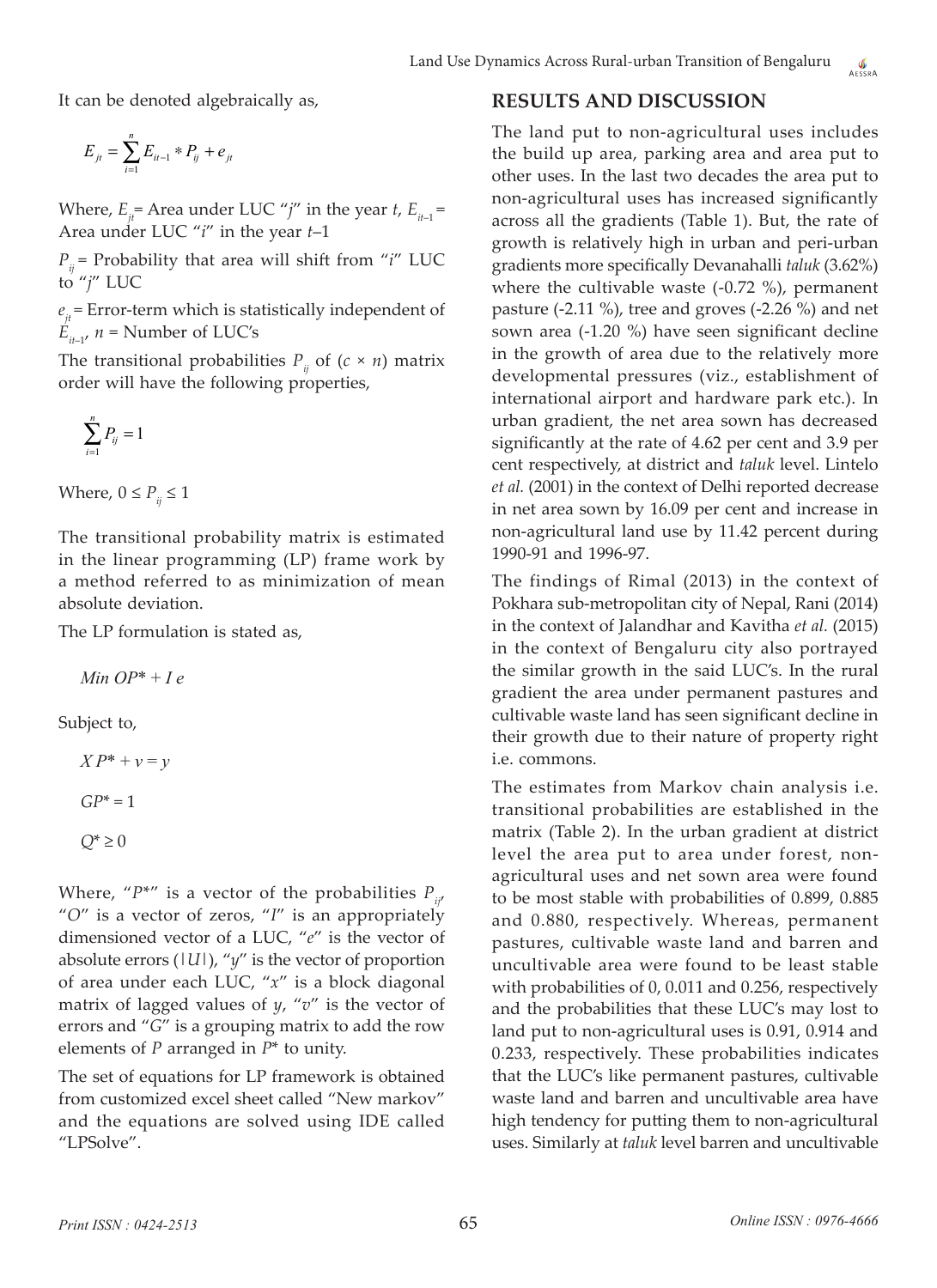#### Harishkumar *et al.*  $\frac{\sqrt{v}}{\Delta E C C D \Delta}$

| Gradient       | Land use category           |          | и           | ш            | IV          | v            | VI                 | VII                | VIII         | IX                 |
|----------------|-----------------------------|----------|-------------|--------------|-------------|--------------|--------------------|--------------------|--------------|--------------------|
| Urban          | District: Bengaluru Urban@  | $2.03**$ | $0.30*$     | $-0.40^{NS}$ | $0.25^{NS}$ | $-1.63**$    | $0.64^{NS}$        | $5.47**$           | $-4.62**$    | $2.42**$           |
|                | Taluk: Bengaluru North#     | $2.07**$ | $-0.13**$   | $-1.27NS$    | $-0.10**$   | $-0.06^{NS}$ | $-0.98^{NS}$       | 3.77 <sup>NS</sup> | $-3.90**$    | $0.00^{NS}$        |
| Peri-<br>Urban | District: Bengaluru Rural\$ | $1.81**$ | $0.00^{NS}$ | $0.00^{N_S}$ | $0.00^{NS}$ | $-16.97*$    | $1.10^{NS}$        | 1.07 <sup>NS</sup> | $-0.32^{NS}$ | $0.00^{NS}$        |
|                | Taluk: Devanahalli#         | $3.62**$ | $0.00^{NS}$ | $-0.72**$    | $-2.11**$   | $-2.26**$    | 5.12 <sub>NS</sub> | 7.57 <sup>NS</sup> | $-1.20*$     | $0.00^{NS}$        |
| Rural          | District: Chikkaballapura\$ | $0.28**$ | $0.00^{NS}$ | $-0.63^{NS}$ | $-0.68**$   | $0.00^{NS}$  | $-7.32NS$          | 8.74*              | $0.48^{NS}$  | 0.00 <sup>NS</sup> |
|                | Taluk: Gudibande#           | $0.16*$  | $0.00^{NS}$ | $-5.7**$     | $-5.93**$   | $0.00^{NS}$  | $-11.35NS$         | 23.98**            | $1.06^{NS}$  | $0.00^{NS}$        |

**Table 1:** Compound annual growth rates of different LUC across the gradients (%)

*Note: @ period: 2001-02 to 2019-20, # period: 2001-02 to 2016-17, \$ period: 2007-08 to 2019-20; \*\*Significant at 1 per cent level, \* Significant at 5 per cent level and NS- Non-significant.*

**Table 2**: TPM of land use pattern urban gradient (Bengaluru Urban district, 2001-20)

|             |       | $\mathbf{I}$ | Ш     | IV    | v     | VI    | VII   | <b>VIII</b> | IX    |
|-------------|-------|--------------|-------|-------|-------|-------|-------|-------------|-------|
|             | 0.885 | 0.015        | 0.000 | 0.014 | 0.000 | 0.082 | 0.003 | 0.000       | 0.000 |
| $_{\rm II}$ | 0.000 | 0.256        | 0.080 | 0.519 | 0.051 | 0.000 | 0.000 | 0.000       | 0.093 |
| Ш           | 0.961 | 0.014        | 0.011 | 0.015 | 0.000 | 0.000 | 0.000 | 0.000       | 0.000 |
| IV          | 0.901 | 0.099        | 0.000 | 0.000 | 0.000 | 0.000 | 0.000 | 0.000       | 0.000 |
| V           | 0.000 | 0.019        | 0.238 | 0.067 | 0.552 | 0.000 | 0.060 | 0.060       | 0.004 |
| VI          | 0.129 | 0.015        | 0.052 | 0.013 | 0.090 | 0.364 | 0.051 | 0.284       | 0.000 |
| VІІ         | 0.274 | 0.012        | 0.000 | 0.000 | 0.000 | 0.000 | 0.714 | 0.000       | 0.000 |
| <b>VIII</b> | 0.019 | 0.015        | 0.014 | 0.013 | 0.030 | 0.030 | 0.000 | 0.880       | 0.000 |
| IX          | 0.101 | 0.000        | 0.000 | 0.000 | 0.000 | 0.000 | 0.000 | 0.000       | 0.899 |

**Table 3**: TPM of land use pattern urban gradient (Bengaluru North *taluk*, 2001-17)

|             |       | $_{\rm II}$ | Ш     | IV    | V     | VI    | <b>VII</b> | VIII  | IX    |
|-------------|-------|-------------|-------|-------|-------|-------|------------|-------|-------|
|             | 0.834 | 0.024       | 0.007 | 0.015 | 0.008 | 0.105 | 0.000      | 0.000 | 0.007 |
| $_{\rm II}$ | 0.000 | 0.000       | 0.000 | 0.000 | 0.990 | 0.000 | 0.000      | 0.000 | 0.010 |
| III         | 0.000 | 0.032       | 0.677 | 0.000 | 0.000 | 0.000 | 0.000      | 0.284 | 0.007 |
| IV          | 0.844 | 0.078       | 0.000 | 0.072 | 0.000 | 0.000 | 0.000      | 0.000 | 0.006 |
| V           | 0.819 | 0.025       | 0.000 | 0.014 | 0.107 | 0.000 | 0.028      | 0.000 | 0.007 |
| VI          | 0.111 | 0.028       | 0.000 | 0.015 | 0.010 | 0.439 | 0.073      | 0.317 | 0.007 |
| VII         | 0.498 | 0.030       | 0.000 | 0.016 | 0.002 | 0.000 | 0.448      | 0.000 | 0.007 |
| <b>VIII</b> | 0.005 | 0.028       | 0.004 | 0.015 | 0.013 | 0.105 | 0.041      | 0.781 | 0.007 |
| IX          | 0.000 | 0.000       | 0.000 | 0.000 | 0.476 | 0.000 | 0.000      | 0.000 | 0.524 |

area (0), permanent pasture (0.072) and tree and groves (0.107) LUC's have found to be least stable and the latter two LUC's were found to have high tendency for putting them to non-agricultural uses with probabilities of 0.844 and 0.819, respectively (Table 3).

In peri-urban gradient, at district level LUC like area put to non-agricultural uses, net sown area were found to be most stable with probabilities of 0.850 and 0.892, respectively (Table 4). Whereas all other LUC have shown least or no stability as their probabilities is zero or near to zero. The LUC like area under forest (1.000) and area under permanent pasture (1.000) have high tendency of loss towards barren and uncultivated area and cultivable waste land, respectively as revealed by their probabilities. At *taluk* level, land put to non-agricultural uses (0.901) and area under permanent pasture (0.849) were found to show high probability of retention. Whereas barren and uncultivated, cultivable waste and area under trees and groves LUC were found to be show least retention with zero probabilities and their probabilities have indicated that they may shift to LUC's like area under forest and net sown area, respectively (Table 5).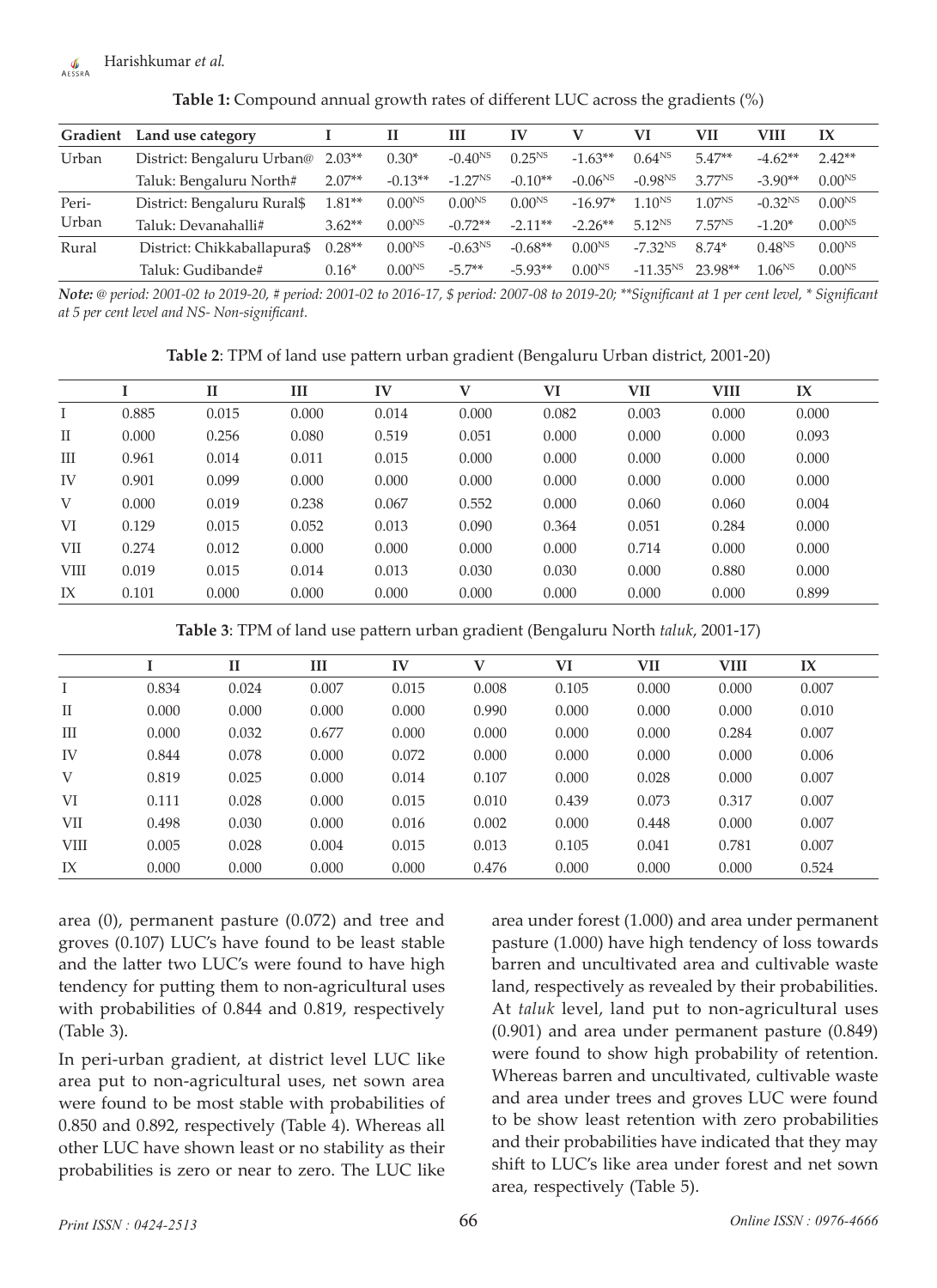AESSRA

|             |       | $_{II}$ | Ш     | IV    | v     | VI    | VII   | <b>VIII</b> | IX    |  |
|-------------|-------|---------|-------|-------|-------|-------|-------|-------------|-------|--|
|             | 0.850 | 0.000   | 0.000 | 0.000 | 0.000 | 0.000 | 0.150 | 0.000       | 0.000 |  |
| $\rm II$    | 0.000 | 0.000   | 0.000 | 0.000 | 0.000 | 0.000 | 0.000 | 0.000       | 1.000 |  |
| Ш           | 0.000 | 0.947   | 0.006 | 0.000 | 0.000 | 0.000 | 0.000 | 0.000       | 0.047 |  |
| IV          | 0.000 | 0.000   | 1.000 | 0.000 | 0.000 | 0.000 | 0.000 | 0.000       | 0.000 |  |
| V           | 0.000 | 0.000   | 0.000 | 0.000 | 0.312 | 0.419 | 0.269 | 0.000       | 0.000 |  |
| VI          | 0.000 | 0.000   | 0.000 | 0.000 | 0.001 | 0.000 | 0.000 | 0.999       | 0.000 |  |
| VІІ         | 0.290 | 0.000   | 0.000 | 0.000 | 0.130 | 0.579 | 0.000 | 0.000       | 0.000 |  |
| <b>VIII</b> | 0.021 | 0.000   | 0.000 | 0.000 | 0.063 | 0.000 | 0.024 | 0.892       | 0.000 |  |
| IX          | 0.000 | 0.657   | 0.000 | 0.343 | 0.000 | 0.000 | 0.000 | 0.000       | 0.000 |  |
|             |       |         |       |       |       |       |       |             |       |  |

**Table 4**: TPM of land use pattern peri-urban gradient (Bengaluru Rural district, 2007-08 to 2019-20)

**Table 5**: TPM of land use pattern peri-Urban gradient (Devanahalli *taluk*, 2001-02 to 2016-17)

|             |       | $\mathbf{I}$ | Ш     | $I\mathbf{V}$ | v     | VI    | VII   | <b>VIII</b> | IX    |
|-------------|-------|--------------|-------|---------------|-------|-------|-------|-------------|-------|
|             | 0.901 | 0.000        | 0.000 | 0.000         | 0.000 | 0.099 | 0.000 | 0.000       | 0.000 |
| $_{\rm II}$ | 0.000 | 0.000        | 0.000 | 0.000         | 0.000 | 0.000 | 0.000 | 0.000       | 1.000 |
| Ш           | 0.000 | 0.000        | 0.000 | 0.000         | 0.000 | 0.000 | 0.000 | 1.000       | 0.000 |
| IV          | 0.000 | 0.000        | 0.000 | 0.849         | 0.000 | 0.000 | 0.000 | 0.151       | 0.000 |
| V           | 0.000 | 0.000        | 0.000 | 0.000         | 0.000 | 0.000 | 0.000 | 1.000       | 0.000 |
| VI          | 0.000 | 0.000        | 0.054 | 0.004         | 0.131 | 0.301 | 0.000 | 0.511       | 0.000 |
| VII         | 0.000 | 0.000        | 0.039 | 0.002         | 0.000 | 0.149 | 0.138 | 0.672       | 0.000 |
| <b>VIII</b> | 0.043 | 0.000        | 0.056 | 0.004         | 0.148 | 0.038 | 0.076 | 0.635       | 0.000 |
| IX          | 0.000 | 0.649        | 0.000 | 0.000         | 0.000 | 0.000 | 0.000 | 0.000       | 0.351 |

**Table 6**: TPM of land use pattern rural gradient (Chikkaballapura district, 2007-08 to 2019-20)

|             |       | $\mathbf{I}$ | Ш     | IV    | v     | VI    | <b>VII</b> | <b>VIII</b> | IX    |
|-------------|-------|--------------|-------|-------|-------|-------|------------|-------------|-------|
|             | 1.000 | 0.000        | 0.000 | 0.000 | 0.000 | 0.000 | 0.000      | 0.000       | 0.000 |
| $_{\rm II}$ | 0.000 | 0.000        | 0.000 | 0.000 | 0.000 | 0.000 | 0.000      | 0.000       | 1.000 |
| Ш           | 0.000 | 0.000        | 0.073 | 0.000 | 0.000 | 0.431 | 0.047      | 0.449       | 0.000 |
| IV          | 0.000 | 0.000        | 0.000 | 1.000 | 0.000 | 0.000 | 0.000      | 0.000       | 0.000 |
| V           | 0.000 | 0.000        | 0.000 | 0.000 | 0.000 | 0.000 | 0.000      | 0.000       | 1.000 |
| VI          | 0.000 | 0.000        | 0.041 | 0.000 | 0.000 | 0.057 | 0.000      | 0.902       | 0.000 |
| VІІ         | 0.000 | 0.000        | 0.000 | 0.000 | 0.000 | 0.000 | 0.645      | 0.355       | 0.000 |
| VIII        | 0.000 | 0.000        | 0.020 | 0.000 | 0.000 | 0.061 | 0.019      | 0.901       | 0.000 |
| IX          | 0.000 | 0.690        | 0.000 | 0.000 | 0.130 | 0.000 | 0.000      | 0.000       | 0.180 |
|             |       |              |       |       |       |       |            |             |       |

**Table 7**: TPM of land use pattern rural gradient (Gudibande *taluk*, 2001-02 to 2016-17)

|             |       | п     | Ш     | IV    |       | VI    | VII   | <b>VIII</b> | IX    |
|-------------|-------|-------|-------|-------|-------|-------|-------|-------------|-------|
|             | 0.151 | 0.000 | 0.000 | 0.000 | 0.002 | 0.000 | 0.000 | 0.848       | 0.000 |
| $_{\rm II}$ | 0.000 | 1.000 | 0.000 | 0.000 | 0.000 | 0.000 | 0.000 | 0.000       | 0.000 |
| Ш           | 0.000 | 0.000 | 1.000 | 0.000 | 0.000 | 0.000 | 0.000 | 0.000       | 0.000 |
| IV          | 0.000 | 0.000 | 0.000 | 1.000 | 0.000 | 0.000 | 0.000 | 0.000       | 0.000 |
| V           | 0.000 | 0.000 | 0.000 | 0.000 | 0.880 | 0.000 | 0.120 | 0.000       | 0.000 |
| VI          | 0.133 | 0.000 | 0.000 | 0.000 | 0.002 | 0.240 | 0.017 | 0.608       | 0.000 |
| VII         | 0.083 | 0.000 | 0.000 | 0.000 | 0.001 | 0.000 | 0.253 | 0.663       | 0.000 |
| <b>VIII</b> | 0.133 | 0.000 | 0.000 | 0.000 | 0.002 | 0.016 | 0.000 | 0.848       | 0.000 |
| IX          | 0.000 | 0.000 | 0.000 | 0.000 | 0.000 | 0.000 | 0.000 | 0.000       | 1.000 |

In rural gradient, except barren and uncultivated land, trees and groves, current fallow land, cultivable waste and forest land other LUC's have exhibited better retention or stability as indicated by their probabilities at district level (Table 6) and the probabilities of these least stable LUC's have shown their tendency of transition towards area under forest and net sown area. Similarly at *taluk*